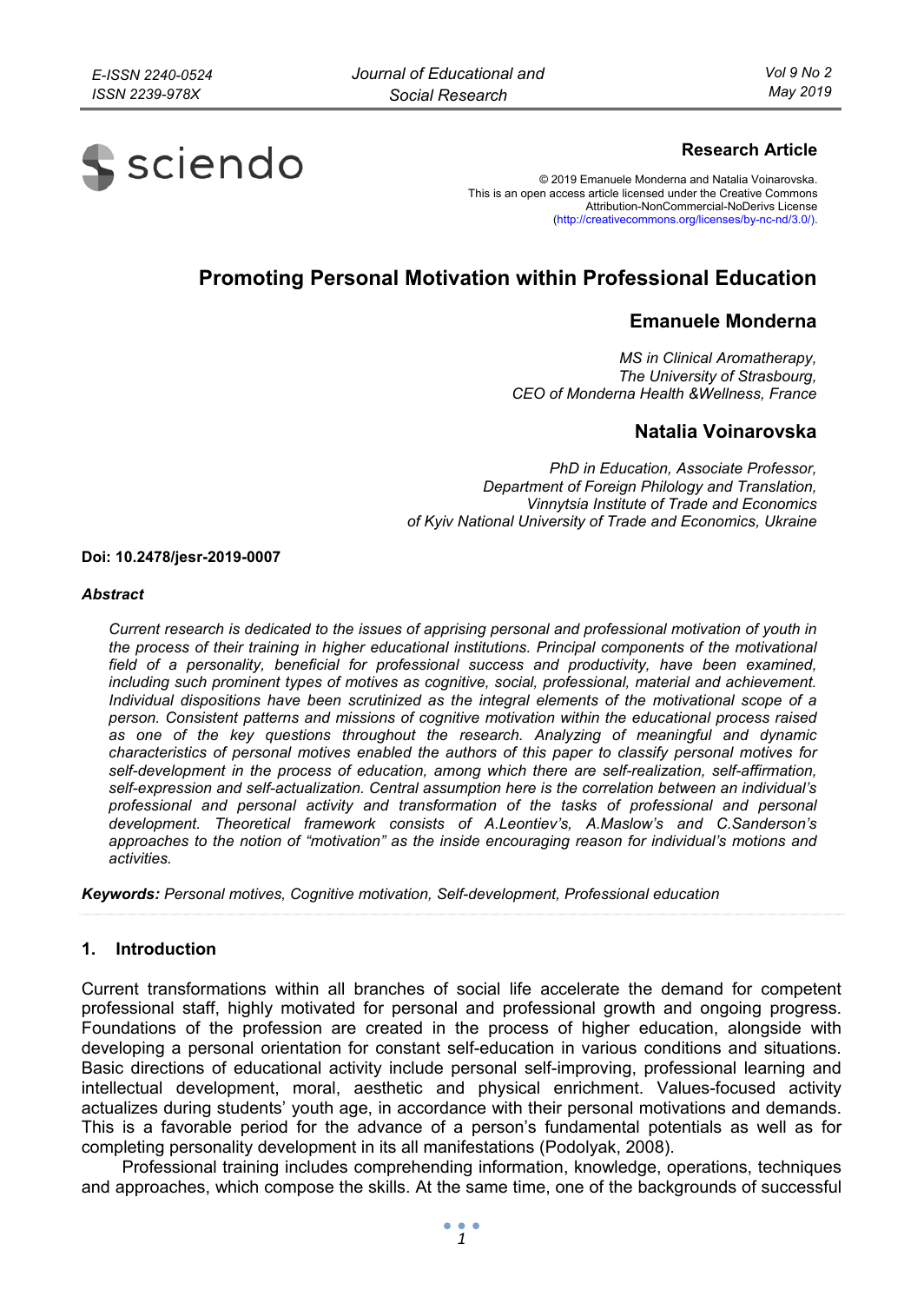| E-ISSN 2240-0524 | Journal of Educational and | Vol 9 No 2 |
|------------------|----------------------------|------------|
| ISSN 2239-978X   | Social Research            | Mav 2019   |

professional training on the introductory level of higher education is the validity of conscious motivations.

Motivation represents a dynamic process of psycho-physiological character and, simultaneously, a complex of factors, which initiate the subject's performance, directing his activity. Correspondingly, motivation is the composite of aspects, which provoke the actions of the studying subject, defining his direction towards new knowledge gaining and new skills mastering. It is up to learning motivation to enable the development of personal intellect, self-realization and selfdiscovery as the integral parts of the subject's psychological life.

Learning activity can be narrow or widely focused, depending on the social evaluation of studying, and, besides, expanding personal cognitive interests, personal interaction with tutors, independence in learning and authenticity of projects. Such professionally oriented learning activity motivates students for self-education, which can be subdivided into the following types of motives: professional (concerned with definite professional activity); cognitive (concerned with knowledge gaining); generally social; highly social; process-content focused; material; achievement motives and utilitarian motives (Artiushyna, Kotykova, & Romanova, 2007).

## **2. The Aim of the Study**

The aim of the study is to look at the directions of rising personal motivation of young people in the process of professional training, as well as to analyze motivational dispositions of an individual with paying particular attention to cognitive motivation and personal motives, concerning categories of self-realization, self-affirmation, self-expression and self-actualization.

## **3. The Theoretical Framework on Personal Motivation**

Motivational categories (such as demands, motives, ambitions, attitudes, ideals, desires and outlook) play a significant role in realization and establishment of a student's individuality. Theoretical backgrounds of the current research take into consideration the developments of Kant, Leontiev, Maslow and Viliunas. From the point of view of Kant (2006), the notion of "motivation" is scientifically considered as the inside encouraging reason for individual's motions and activities, and the motivation itself is exposed as the system of interconnected motives, determining the behavioral course.

Mukhametshin (2018) considers motivation as personal energy, encouraging activity, where the state of being motivated is a resource condition which enables to observe the goal and possible ways of achieving it. According to Mukhametshin's theory, there are such types of motivation: the motivation of achieving and avoidance, the motivation of forcing, the motivation of success, the motivation of overwhelming, the research motivation, the creative motivation, the hedonistic motivation, the authoritative motivation, the motivation of self-affirmation, the playing motivation and the ideal motivation.

Shapiro (2015) dedicated his researches to the issues of professional and labour motivation as the process of satisfying employees' demands and expectations within a chosen professional area, coordinated in accordance with the enterprise goals and managed in order to enhance job efficiency. As it has been stated in Shapiro's (2015) work, main function of professional motivation lies in exposing impact on the company's workforce in the form of stimulating motives for more effective performance of the employees, while he defined motive as a conscious impulse for succeeding the objectives, evaluated by the individuals as personal necessities. Such theoretical considerations are highly topical nowadays for motivating staff, prior to the modern youth generation, educated in the age of overloading, and not willing to devote themselves desperately to corporate ideas in comparison with former generations.

Educational motivation is traditionally scrutinized through a systematic approach, including developments of the classification of motives for educational activity, which generally encompass both types: cognitive and professional motives (Kofta, Weary & Sedek (1998), Gollwitzer & Bargh (1996), Viliunas (1990). Therefore, four basic components of the students' cognitive motivation, also known as motivational orientations, have been identified: the process of cognitive activity,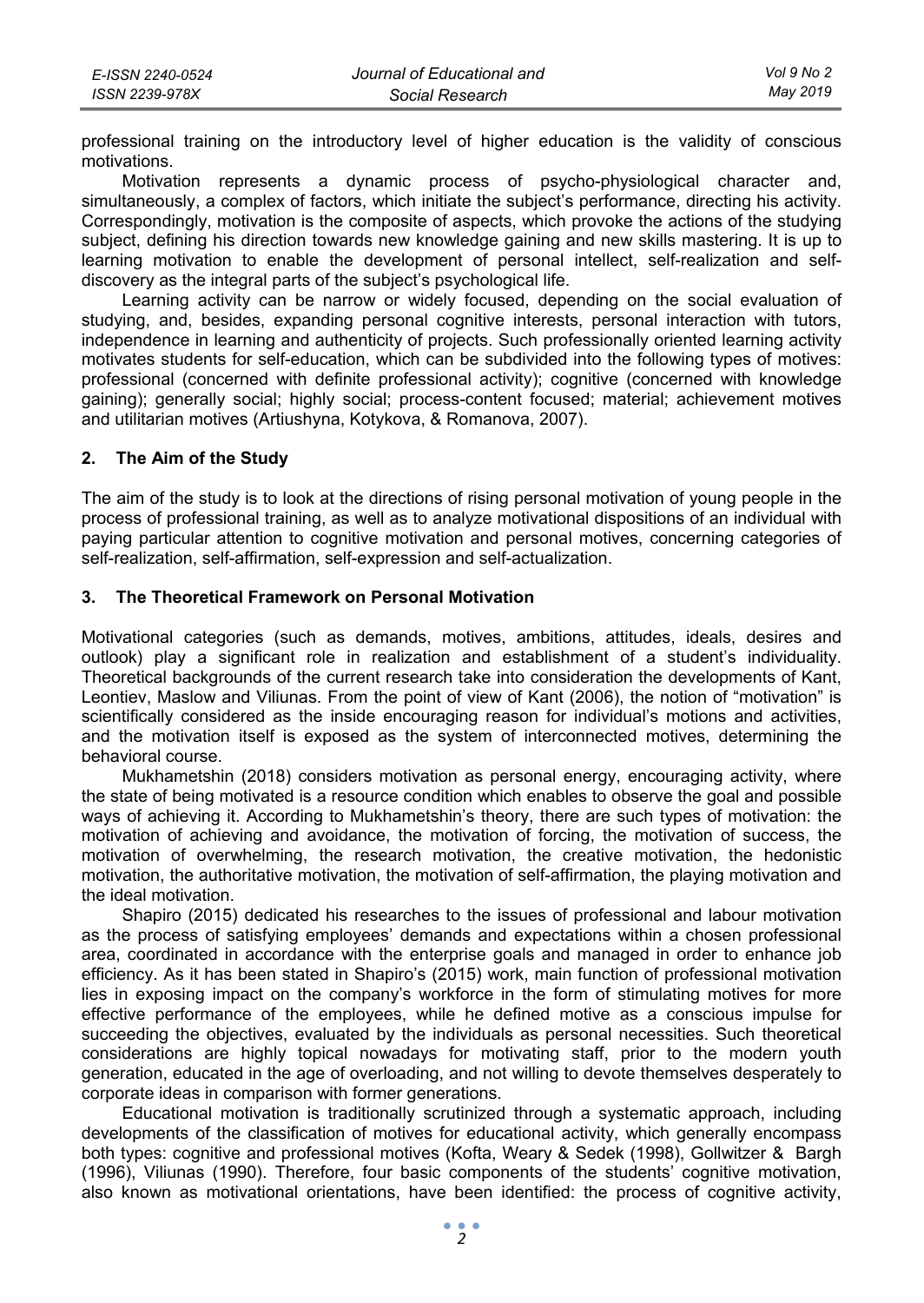| E-ISSN 2240-0524 | Journal of Educational and | Vol 9 No 2 |
|------------------|----------------------------|------------|
| ISSN 2239-978X   | Social Research            | May 2019   |

results of the cognitive activity, its assessment and avoidance of complaints. In the meanwhile, contradictions of traditional educational systems have been recognized as the most significant factors, obscuring progress of students' cognitive activity. The most powerful among them are the contradictions between the content and forms of cognitive educational activity and the necessity to develop principally new professional activity within such conditions.

#### **4. Motivational Scope of an Individual**

Modern educational psychology estimates the scope of an individual as a complex of stable motives, constructed into a hierarchy and reflecting definite inclinations of the personality. There are such components of the motivational scope of an individual as goals, needs and dispositions. Dispositions can be realized through various demands. Activity, directed towards satisfying the demands, can be divided into the subtypes, correspondingly to personal goals.

#### *4.1 Motivational Dispositions*

Interests, wishes, intentions and tasks also belong to the category of stimulations of human behavior, besides needs and goals.

Interest is a "special motivational state with cognitive character", which is secondarily connected with currently operating demand of a personality. While undertaking steps towards goals' realization, an individual faces the impediments, necessary to overcome – a favorable condition for creating motivational factor and task. Intentions and tasks, as motivational states, consequently shift after each other (immediately arise, reflect the conditional changes of the action performance).

The underlined above factors influence, to some extent, on the motivation of the individual's behavior and perform rather instrumental than stimulating role in the structure of motivation. From the psychological point of view, it is crucial to give up limitations and fittings, due to which individuals are conscious of the true motives of their behavior, thoughts and sensations. The matter is, true motives of a human can be different from those which we percept with the first glance. It deals with the conscious and unconscious motivation of human activity. Evidently, there are conscious demands and objectives of a person among those, which he manages. Although, there are such needs and goals, of which an individual can hardly be conscious.

Personal values and demands contribute meaning to the disposition of various phenomena and objects in his life. Only those phenomena and objects can be meaningful, which concern actualization of personal needs and values. Needs and values of all people are different, individual and unique, and require exclusive ways of their realization.

Motivational scope includes also such dispositions as motives of power, motives of altruism, aggressiveness and affiliation (demand for communication). Communication, an aspiration to stay in the community with equal members and objectives to obtain emotionally positive interconnection with them compose the phenomenon of affiliation, which can be contrasted by the motive of neglecting. Affiliation motives occupy a special place in the motivational structure of a personality. They are closely interrelated with activity motives, as far as communication starts with mutual activity.

## *4.2 Cognitive Motivation*

Stability and power of the motive are likewise significant for the motivational scope of a personality. Motivation can be differentiated according to the principles of a definite activity. For instance, both types of motives: general (focused on cognition in general) and concrete (causing interest to concrete subjects) are possible within student's cognitive activity.

It is recognized that operating of the motivational mechanism is prompted by stimulation. While a stimulus itself is not always a motive. Moreover, a person is capable not to accept the stimulation completely. Nevertheless, the final result will be remarkably altered. Therefore, we consider following steps in the process of motivation emergence: the emergence of a need, recognition of a need, recognition of a stimulus, the emergence of a motive (transforming of a need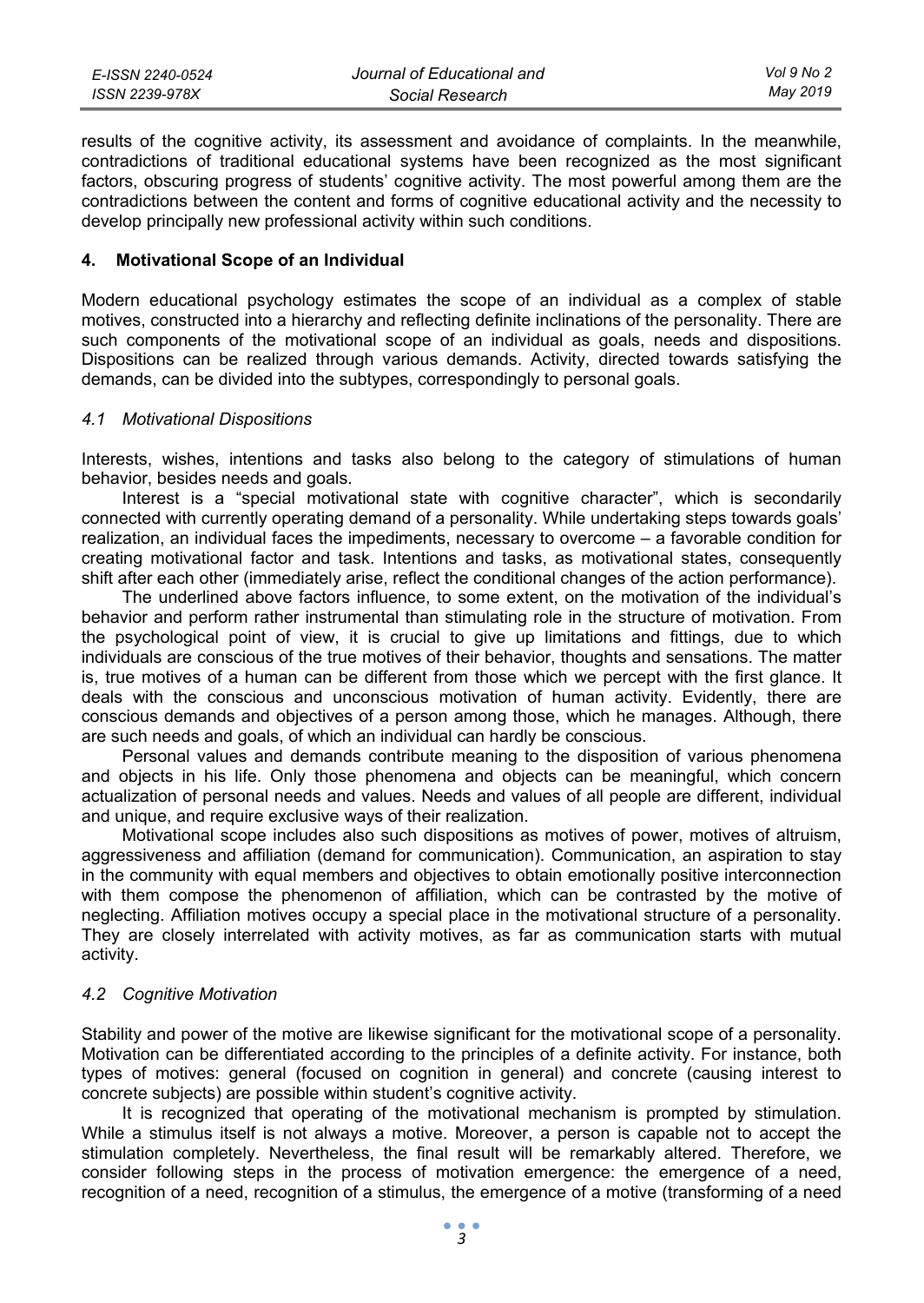into a motive through stimulating).

We agree that it is essential to comply following conditions in order to enhance the efficiency and productivity of a person's activity: multiplicity of motives within a definite field of activity, level of their advancement, positive attitude towards the process, stability and power of the motives, and hierarchy structure of the motivation.

Cognitive activity is headed for the transformation of the student's personality and alteration of his psychology. Quality of professional training on the initial stage of higher education, as well as student's establishment as a specialist, depends directly upon the specifications of his motivation in the process of intellectual activity. Among these specifications we would like to underline cognitive and professional motives, motives of creative achievements, motives of social scope (personal prestige, status maintain and enhancement, self-realization, self-confidence) and motives of material scope (Weiner, 2013).

In our opinion, motives for creative achievements turn to be crucial factors of students' motivation for effective learning and success. Any human being needs achievements and expresses this need through striving for success. In this situation, success means the difference between a current level of activity and its previous outcomes, in particular – it means competing against oneself in order to reach success. Another example of demonstrating demands for achievements can be studied from such activity, which is focused on reaching distant goals, creating unique products, together with developing ways and methods of such production.

Learning activity includes numerous possibilities for a personality to reach a higher level of achievements. Consequently, personalities with an advanced motive for creative achievements expect to receive more satisfaction from learning, while they contribute more efforts in the process of professional training. It enables better results and improvement of the students' performance. Opposite the demand for achieving success is the demand for avoiding failures.

The researchers suppose that the priority of the demand for avoiding failures in the motivational structure of a personality may lead to lower demand for achieving better results. Such students focus on their decisions on common types of activity rather than unordinary. They are simply scared of creativity and innovations that arouses protection mechanism during their cognitive activity (Bakshayeva & Verbitsky, 2006). Increased anxiety is characteristic of such individuals. For them, a process of professional training is limited by the avoidance of failures but not extended to being satisfied with the success and achievements of the cognitive process.

Educational process in higher educational institutions is mostly conducted in groups. At this point, communication between students plays a significant role. Difficulties of the process of satisfying demand are capable to stimulate students' psychological-emotional tension, anxiety and even frustration, and depression.

Domination of low level of failure avoidance refers to success orientation and readiness to overcome the problems, which arise beside the process of its achievement. We should accentuate that people, focused on success achievement and failures avoidance, have to face the problem of adaptation to newly transformed conditions. In this case, such processes of self-regulating and selfmanagement as planning, decision-making and self-control are broken, while they are responsible for the decision and goal seeking.

According to the latest scientific investigations, there are such components of achievement motivation as the demand for success achievement, success expectation, reward (incentive), positive emotional state, and demand for failure avoidance. It is obvious that educators are able to provide a high level of success motivation. In addition to it, there is a great difference in the motivational levels among males and females. Steady domination of comparatively high and very high achievement motivation is characteristic for males. Women, on the contrary, run through sharp fluctuating of achievement motivation from very low to very high. Therefore, we may conclude that women possess not clearly defined and shaped motivational tendencies in comparison with men.

Furthermore, achievement motivation means attempting to reach success in the definite field of activity, whereas it does not only perform the role of a motive but also a situational factor. Foundation of students' motivation for success achievement encourages them for efficient selfrealization through improving their behavioral strategy and developing axiological, competence, personal, behavioral, reflexive, communicational and emotional-willing components of their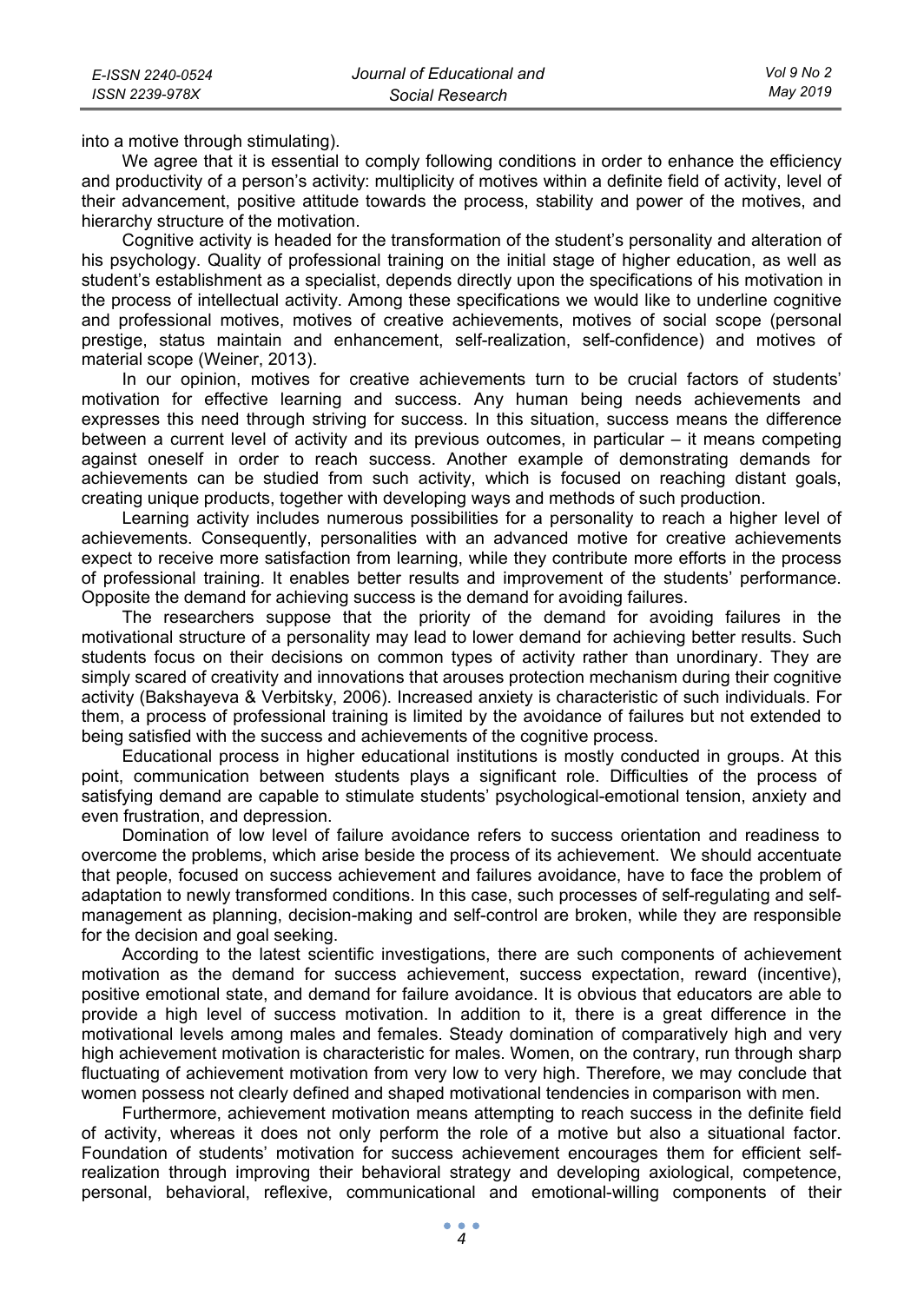personalities in general and professionally.

## *4.3 Personal Motives*

Speaking about youth, initially, we would like to refer to it as a period of a personality's development, when the demand for self-establishment and domination is dynamically progressing. It is manifested through the desire to impose an impact on other members of the same social group, possessing authoritative value, being persuasive, monitoring the surrounding, and commanding your tastes, views and your decisions of problematic issues. In the case of professional training, current demand boosts the feeling of satisfaction with learning, and simultaneously, it increases the feeling of responsibility towards education. Furthermore, due to the availability of competition and corresponding motive of achievements, the efficiency of cognitiveeducational process grows considerably.

As it has already been mentioned above, in modern science motives are divided into two basic groups:

1. cognitive motives (dedicated to the content of learning activity and the process of its introduction);

2. social motives (concerned with social collaboration between academic subjects).

Consequently, cognitive motives can be subdivided into the following categories:

- motives, which focus on searching and mastering new information;
- motives, which focus on learning cognitive methods of knowledge gaining (this aspect considers the personal interest of a student to apply the approaches of individual knowledge gaining, individual learning regulation and reasonable organization of cognitive activity);
- self-educative motives, directed to the improvement of knowledge searching techniques.

Such cognitive motives are able to create motivation for achievements, including the focus on success in the process of constant competing with oneself and desire to reach higher results in education. Cognitive motives build background for overcoming crisis situations within education, stimulate cognitive activity and establish fundamentals for individual's competitiveness.

Cognitive motives possess dynamic and meaningful characteristics. Meaningful characteristics include:

- meaning of education for a student's personally;
- effectiveness, as the motivational impact on educational activity and behavior;
- status of a concrete motive within the motivational structure (principle or subordinate);
- spontaneity of motivation emergence  $-$  a motive emerge individually or in the process of interconnection with other subjects;
- level of motive consciousness;
- dispersal of the motive through different types of activity.
- Dynamic characteristics include:
- positive or negative modality of motives;
- level of motive stability;
- acceleration of motive emergence and its power.

Therefore, motivation directly influences the effectiveness of the educational process, mostly when students' motives are cognitive. However, there are exclusions of this rule, that is why it is worth differentiating inside and outside motives.

The motivational syndrome can be expressed in different ways. For example, motives can be professional and cognitive. Both forms compose the superior unity – the motivational syndrome of cognitive activity, which is highlighting the dynamics of mutual transformations of these motives. Merely the expressiveness of principal motives (cognitive and professional) creates the meaningful difference between cognitive motivational and professional syndromes (Verbitsky & Bakshayeva, 1998).

Besides educational progress within a cognitive process, there are definite types of motivations, which stimulate an individual for telic personal transformations. The first category among them is *imitation*, which is a rather powerful motive for self-development, especially at the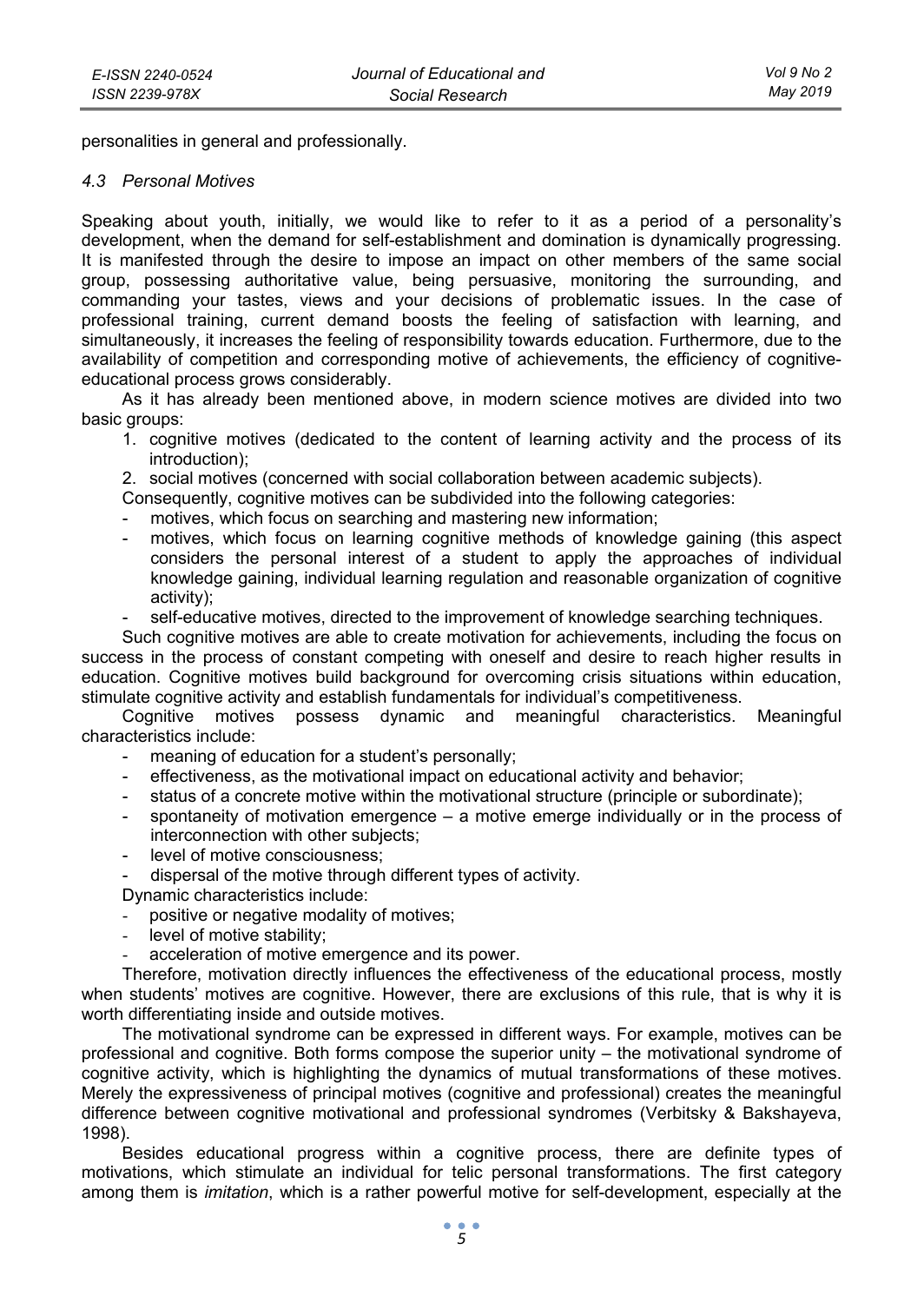| E-ISSN 2240-0524 | Journal of Educational and | Vol 9 No 2 |
|------------------|----------------------------|------------|
| ISSN 2239-978X   | Social Research            | May 2019   |

preliminary stage. It deals with the imitation of a more successful, more ethic and powerful personalities, performed by a developing individual. In the process of education, these idealistic characteristics can be exampled by teachers, socially active agents, politicians, researchers and others.

The following classification of personal motives comprises *cognition and understanding of oneself,* which turns into the motives for human self-development starting from adolescence age. Only through cognition oneself, understanding one's own demands and accepting one's own specialities, a person is capable to grow into an efficient personality, learn to understand others better and create the more efficient relationship with them. It is necessary to master specific reflexive skills in order to make self-cognition more regulated, conscious and personalized, which is possible at laboratory training. By all means, other more natural factors are also capable to stimulate self-development, based on the demand to enrich one's knowledge and to understand oneself.

Next category of personal motivation within education includes the *demand for affection, reward and independence*, which composes one of the most powerful human motives. Obviously, affection is well known as a power encouraging for self-development. Kant (2006) considered the attempts to make other people like you as a human's way to moral self-improvement. Demand for independence equally stimulates a personality for self-development. Besides, Maslow (2013) underlined human ability to be brave enough in order to differ from others, as well as the ability not to be eager to satisfy others and not to be a conformist. The implementation of this category is possible through personal development in order to make others sympathize you and, simultaneously, to be an independent person.

One more probable motive for personal self-development of an adult person is *self-realization*. Evidently, self-development and self-realization are closely connected but not identical phenomena, which have the various motivational background. According to Leontiev (2013), the social value of a personality is one of the criteria of self-realization, which requires quite a high level of human capacities, especially working abilities. This level must be considerably higher than average in order to guarantee high social importance of the person's contribution. Nonetheless, striving for selfrealization encourages a person for self-development that provides a possibility for a human to realize himself on a comparatively higher level. Implementation of this motive expects a person's development of oneself in order to be realized through socially valuable contributions. *Selfexpression* can be considered as one more motive of this section, which focuses on the discovery of a person's own individuality and its implementation in the world.

*Self-affirmation* also motivates for personal development, as far as it characterizes a person's demand for social recognition, demand for affirming oneself among other people, for occupying one's own position and one's space, and not losing oneself. As it follows from Sanderson's (2009) study, carrying out of this motive is possible through conducting constant self-development in order to be noticed and recognized in the society, and in order to gain the anticipated social status.

Besides, motivational power of *self-actualization* should not be underestimated. An ordinary individual is normally stimulated by something missing in his personal life: he is searching for the directions to satisfy his needs safely, as well as he is seeking for affection, respect and high evaluation. Therefore, it is clear that a psychologically strong person is stimulated by the demand for his own development and actualization as full as it is potentially available for his capacities and skills. It means self-development in order to become what you are and to become everything that you are capable to be (Maslow, 2013).

In the process of professional education, young people become aware of the fact that within the conditions of modern culture, a person's strivings for self-realization, self-affirmation, selfexpression and self-actualization are implemented basically through his *professional activity*, which is individually able to play the role of a personal motive for self-development. Consequently, professional training of prestigious specializations demands highly focused personal work on oneself. Personal development turns into a professional necessity especially for those professions, where the personality of a specialist plays an important role and operates as his professional instrument (teacher, psychologist, psychotherapist and others). Maslow (2013) explains professional self-identification as a derivative from personal, which is closely connected with